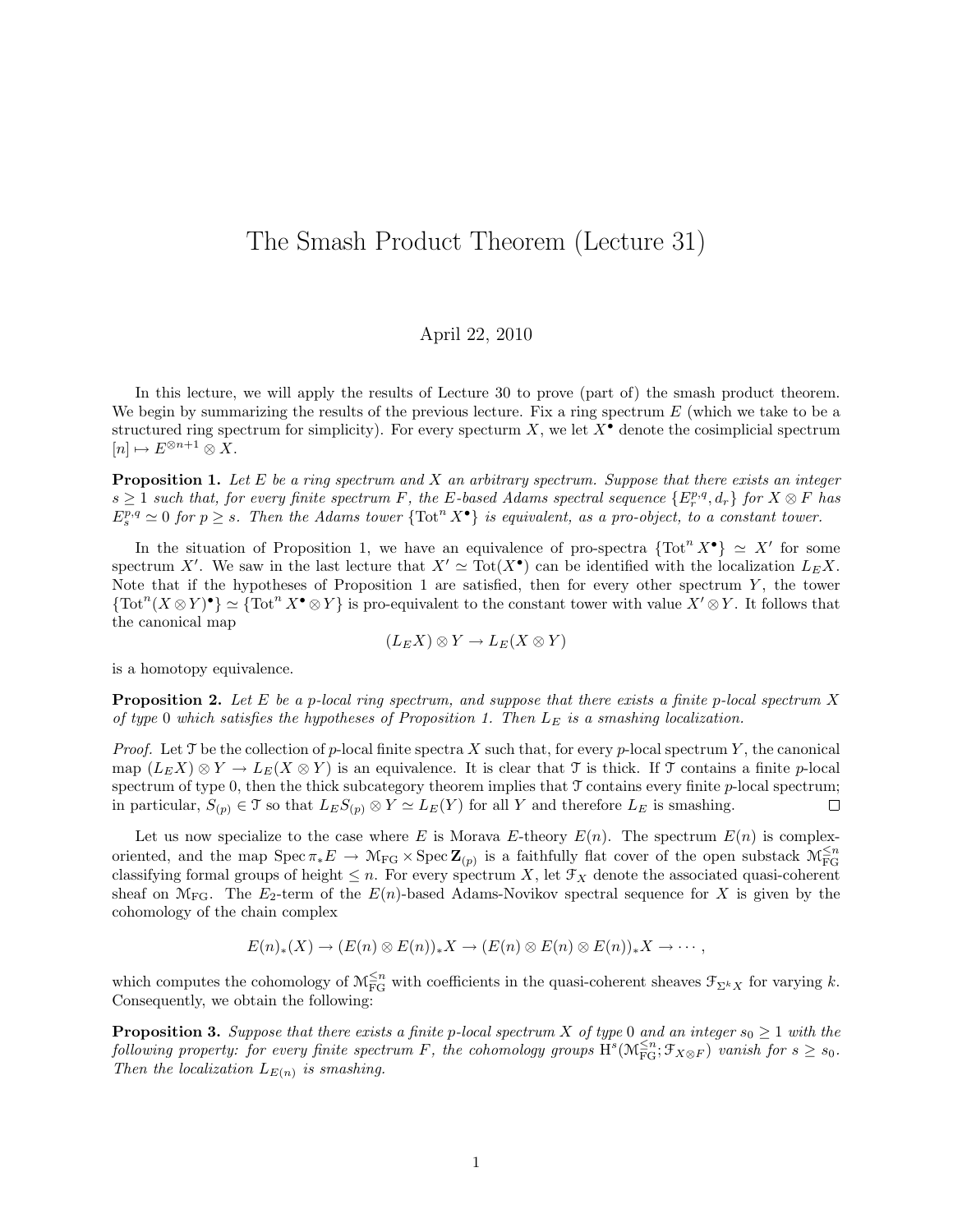To make things more concrete, let us assume that X is an *even* finite  $p$ -local spectrum: that is, a finite p-local spectrum whose homology groups  $H_*(X;\mathbf{Z}_{(p)})$  are free  $\mathbf{Z}_{(p)}$ -modules concentrated in even degrees. This is equivalent to saying that  $X$  admits a finite cell decomposition, where each cell is an even suspension of  $S_{(p)}$ . Such a spectrum is always of type 0, provided that it is nonzero. For such a spectrum, the Atiyah-Hirzebrucn spectral sequence for computing  $(MU_{(p)})_*(X)$  degenerates: that is,  $MU_{(p)} \otimes X$  is a free module over MU<sub>(p)</sub> (on generators corresponding to some basis for  $H_*(X;\mathbf{Z}_{(p)}).$  It follows that  $\mathfrak{F}_X$  is a vector bundle on  $\mathcal{M}_{FG} \times \text{Spec } \mathbf{Z}_{(p)}$ , and that for any other spectrum F we have

$$
(\mathrm{MU}_p)_*(X \otimes F) \simeq \pi_*((\mathrm{MU}_{(p)} \otimes X) \otimes_{\mathrm{MU}_{(p)}} (\mathrm{MU}_{(p)} \otimes F)) \simeq (\mathrm{MU}_{(p)})_*(X) \otimes_{\mathrm{MU}_{(p)}} (\mathrm{MU}_{(p)})_* F.
$$

On the moduli stack  $\mathcal{M}_{FG}$ , we deduce that the canonical map of quasi-coherent sheaves

$$
\mathcal{F}_X\otimes\mathcal{F}_F\to\mathcal{F}_{X\otimes F}
$$

is an isomorphism after localization at  $p$ . We conclude the following:

**Proposition 4.** Suppose that there exists a nonzero finite even p-local spectrum X and an integer  $s_0$  with the  $\textit{following property: for every quasi-coherent sheaf $\mathsf{G}$ on $\mathbb{M}_{\mathrm{FG}}^{\leq n}$, the cohomology groups $\mathrm{H}^s(\mathbb{M}_{\mathrm{FG}}^{\leq n}; (\mathfrak{F}_X\,|\, \mathfrak{M}_{\mathrm{FG}}^{\leq n})\otimes\mathsf{G}$)}$ vanish for  $s \geq s_0$ . Then the localization functor  $L_{E(n)}$  is smashing.

We can attack this problem using the filtration of  $\mathcal{M}_{FG}^{\leq n}$  by height. Suppose we have chosen an even finite p-local spectrum X. For each  $k \leq n$ , let  $\mathcal{M}_{FG}^{\geq k, \leq n}$  denote the closed substack of  $\mathcal{M}_{FG}^{\leq n}$  classifying formal groups which have height  $\geq k$ . Let us attempt to prove that, for every quasi-coherent sheaf G on  $\mathcal{M}_{FG}^{\geq k, \leq n}$ , the groups  $H^s(\mathcal{M}_{FG}^{\geq k,\leq n}; (\mathcal{F}_X \mid \mathcal{M}_{FG}^{\geq k,\leq n}) \otimes \mathcal{G})$  vanish for large s. The idea is to use descending induction on k. Note that  $M_{FG}^{\geq k+1,\leq n}$  can be regarded as a closed substack of  $M_{FG}^{\geq k,\leq n}$ : it is the zero locus of  $v_k$ , which we regard as a section of  $\omega^{p^k-1}$  (here  $\omega$  is the line bundle on  $\mathcal{M}_{FG}$  given by assigning to each formal group the dual of its Lie algebra). In particular, multiplication by  $v_n$  induces a map of sheaves

$$
\mathcal{G}\to \mathcal{G}\otimes \omega^{p^k-1}
$$

whose kernel and cokernel are supported on the closed substack  $\mathcal{M}_{FG}^{\geq k+1,\leq n}$ . We may therefore assume, by our inductive hypothesis, that  $v_n$  induces an isomorphism

$$
H^s(\mathcal{M}_{FG}^{\geq k,\leq n};(\mathcal{F}_X\,|\,\mathcal{M}_{FG}^{\geq k,\leq n})\otimes\mathcal{G})\to H^s(\mathcal{M}_{FG}^{\geq k,\leq n};(\mathcal{F}_X\,|\,\mathcal{M}_{FG}^{\geq k,\leq n})\otimes\mathcal{G}\otimes\omega^{p^k-1})
$$

for sufficiently large s. It follows that for large s, we have an isomorphism

$$
H^s(\mathcal{M}_{FG}^{\geq k,\leq n};(\mathcal{F}_X\mid \mathcal{M}_{FG}^{\geq k,\leq n})\otimes \mathcal{G})\simeq \varinjlim_{m} H^s(\mathcal{M}_{FG}^{\geq k,\leq n};(\mathcal{F}_X\mid \mathcal{M}_{FG}^{\geq k,\leq n})\otimes \mathcal{G}\otimes \omega^{(p^k-1)m});
$$

here the latter group can be identified with the cohomology of  $\mathcal{F}_X \otimes \mathcal{G}$  on the open substack of  $\mathcal{M}^{\geq k, \leq n}_{\text{FG}}$ complementary to  $\mathcal{M}_{FG}^{\geq k+1,\leq n}$ : this is the moduli stack of formal groups of height exactly k. We are therefore reduced to the following:

**Proposition 5.** Suppose that there exists a nonzero finite even p-local spectrum X and an integer  $s_0$  with the following property: for  $0 \leq k \leq n$  and every quasi-coherent sheaf  $\Im$  on  $\mathcal{M}_{FG}^k$ , the cohomology groups  $H^{s}(\mathcal{M}_{FG}^{k};(\mathcal{F}_{X} \mid \mathcal{M}_{FG}^{k}) \otimes \mathcal{G})$  vanish for  $s \geq s_{0}$ .

The vanishing condition appearing in Proposition 6 is automatic when  $k = 0$ , since quasi-coherent sheaves on  $\mathcal{M}_{FG}^0 \simeq B\mathbb{G}_m$  have no higher cohomology. Assume that  $k > 0$ , and choose a formal group law  $f(x, y)$  of height k over  $\mathbf{F}_p$ . Let  $G_k$  denote the automorphism group of f (as a formal group law over  $\mathbf{F}_p$ ), regarded as a profinite group. We have a pullback diagram of algebraic stacks